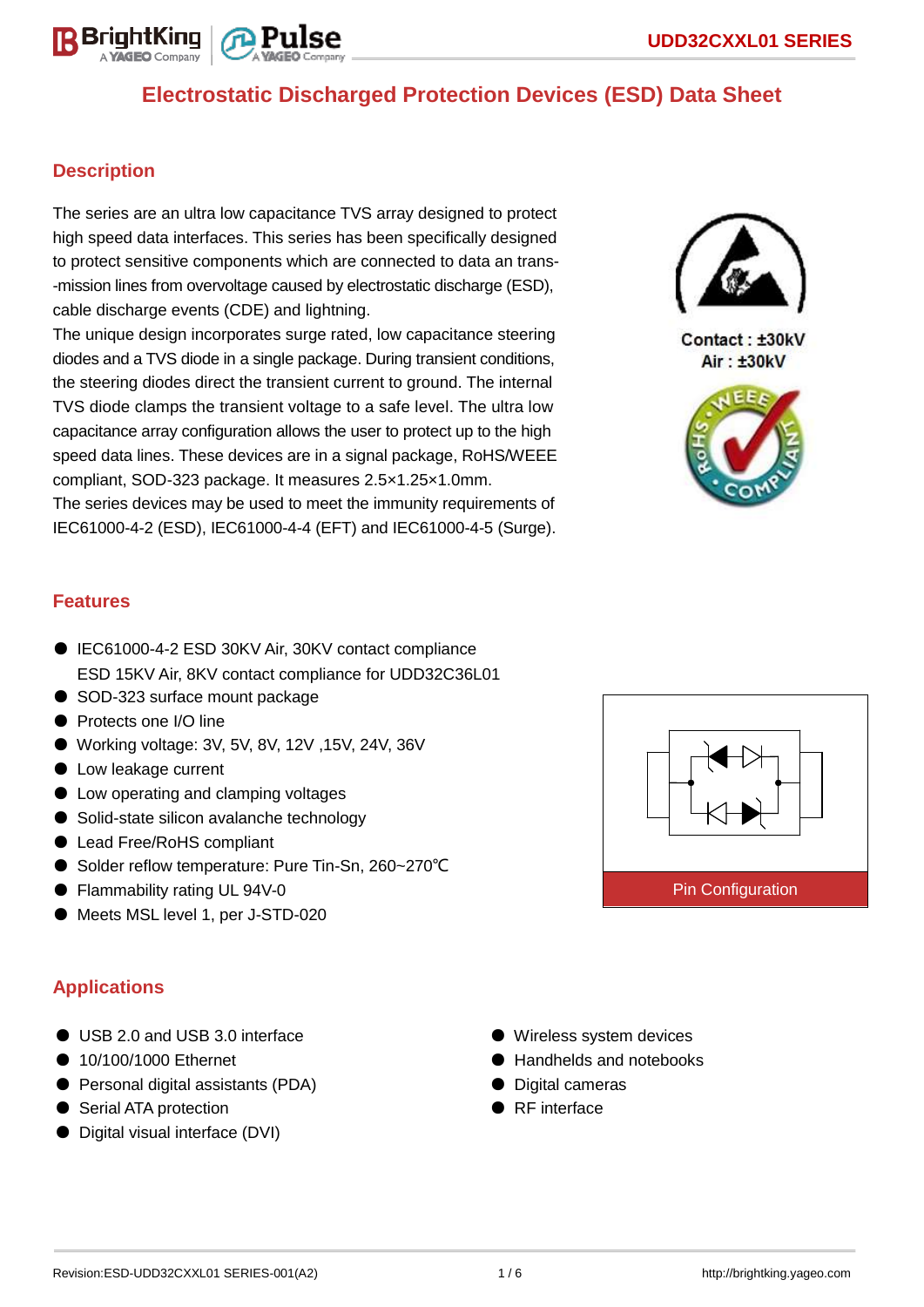# **Maximum Ratings**

| Rating                                | Symbol                                                    | Value    | Unit |
|---------------------------------------|-----------------------------------------------------------|----------|------|
| Peak pulse power (tp=8/20µs waveform) | $P_{PP}$                                                  | 350      | W    |
| ESD voltage (Contact discharge)       |                                                           | ±30      | kV   |
| ESD voltage (Air discharge)           | V <sub>ESD</sub>                                          | ±30      |      |
| Storage & operating temperature range | ${\mathsf T}_{\texttt{STG}}\,, {\mathsf T}_{\mathsf J}\,$ | -55~+150 |      |

# **Electrical Characteristics (TJ=25**℃**)**

### UDD32C03L01 (Marking: AC)

| Parameter                      | Symbol                     | Condition          | Min. | Typ. | Max. | <b>Unit</b> |
|--------------------------------|----------------------------|--------------------|------|------|------|-------------|
| Reverse stand-off voltage      | V <sub>RWM</sub>           |                    |      |      | 3.3  | V           |
| Reverse breakdown voltage      | $\mathsf{V}_{\mathsf{BR}}$ | $l_{BR}$ =1mA      | 4    |      |      |             |
| Reverse leakage current        | IR.                        | $V_R = 3.3V$       |      |      | 5    | μA          |
| Clamping voltage (tp=8/20µs)   | $\mathsf{V}_\mathsf{C}$    | $I_{PP}=1A$        |      |      | 7    |             |
| Clamping voltage (tp=8/20µs)   | Vc                         | $I_{PP}=5A$        |      |      | 15   |             |
| Peak Pulse Current (tp=8/20µs) | <b>I</b> PP                |                    |      |      | 19   | A           |
| Off state junction capacitance | $\rm C_J$                  | $0Vdc$ , f=1 $MHz$ |      | 0.8  |      | рF          |

## UDD32C05L01 (Marking: BC)

| Parameter                      | Symbol                     | Condition          | Min. | Typ. | Max. | Unit |
|--------------------------------|----------------------------|--------------------|------|------|------|------|
| Reverse stand-off voltage      | V <sub>RWM</sub>           |                    |      |      | 5    | V    |
| Reverse breakdown voltage      | $\mathsf{V}_{\mathsf{BR}}$ | $I_{BR}$ =1mA      | 6    |      |      | V    |
| Reverse leakage current        | <sup>I</sup> R             | $V_R = 5V$         |      |      | 5    | μA   |
| Clamping voltage (tp=8/20µs)   | $V_C$                      | $I_{PP} = 1A$      |      |      | 9.8  | V    |
| Clamping voltage (tp=8/20µs)   | $V_C$                      | $IPP=5A$           |      |      | 18.3 | V    |
| Peak Pulse Current (tp=8/20µs) | <b>I</b> PP                |                    |      |      | 17   | A    |
| Off state junction capacitance | $\mathrm{C_{J}}$           | $0Vdc$ , f=1 $MHz$ |      | 0.8  |      | рF   |

# UDD32C08L01(Marking: BC.)

| Parameter                      | Symbol                  | Condition          | Min. | Typ. | Max. | Unit |
|--------------------------------|-------------------------|--------------------|------|------|------|------|
| Reverse stand-off voltage      | V <sub>RWM</sub>        |                    |      |      | 8    | V    |
| Reverse breakdown voltage      | <b>VBR</b>              | $I_{BR}$ =1mA      | 8.5  |      |      |      |
| Reverse leakage current        | 1R                      | $V_R = 8V$         |      |      |      | μA   |
| Clamping voltage (tp=8/20µs)   | $\mathsf{V}_\mathsf{C}$ | $I_{PP} = 1A$      |      |      | 13   |      |
| Clamping voltage (tp=8/20µs)   | Vc                      | $I_{PP}=10A$       |      |      | 24   |      |
| Peak Pulse Current (tp=8/20µs) | <b>I</b> PP             |                    |      |      | 17   | A    |
| Off state junction capacitance | C,                      | $0Vdc$ , f=1 $MHz$ |      |      |      | рF   |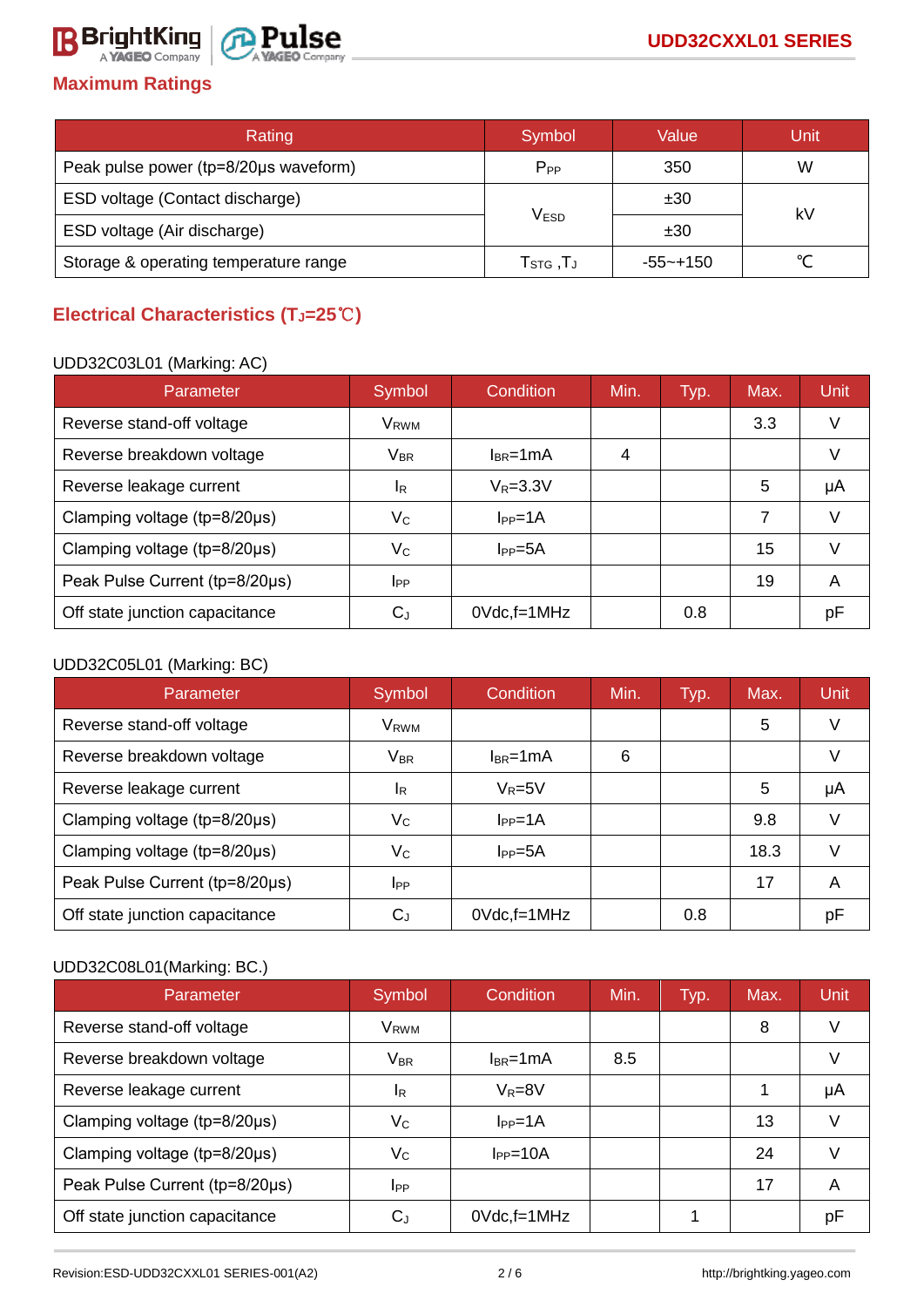

## UDD32C12L01 (Marking: DC)

| Parameter                      | Symbol                     | Condition          | Min. | Typ. | Max. | Unit |
|--------------------------------|----------------------------|--------------------|------|------|------|------|
| Reverse stand-off voltage      | V <sub>RWM</sub>           |                    |      |      | 12   |      |
| Reverse breakdown voltage      | $\mathsf{V}_{\mathsf{BR}}$ | $l_{BR}$ =1 $mA$   | 13.3 |      |      |      |
| Reverse leakage current        | <sup>I</sup> R             | $V_R = 12V$        |      |      |      | μA   |
| Clamping voltage (tp=8/20µs)   | Vc                         | $I_{PP} = 1A$      |      |      | 19   |      |
| Clamping voltage (tp=8/20µs)   | $\mathsf{V}_{\mathsf{C}}$  | $I_{PP} = 5A$      |      |      | 28.6 |      |
| Peak Pulse Current (tp=8/20µs) | <b>I</b> PP                |                    |      |      | 7    | A    |
| Off state junction capacitance | C.ı                        | $0Vdc$ , f=1 $MHz$ |      | 0.8  |      | рF   |

## UDD32C15L01 (Marking: EC)

| Parameter                              | Symbol                     | Condition             | Min. | Typ. | Max. | Unit |
|----------------------------------------|----------------------------|-----------------------|------|------|------|------|
| Reverse stand-off voltage              | V <sub>RWM</sub>           |                       |      |      | 15   |      |
| Reverse breakdown voltage              | $\mathsf{V}_{\mathsf{BR}}$ | $l_{BR}$ =1mA         | 16.7 |      |      |      |
| Reverse leakage current                | IR.                        | $\rm V_{\rm R}{=}15V$ |      |      |      | μA   |
| Clamping voltage (tp=8/20µs)           | $\mathsf{V}_\mathsf{C}$    | $I_{PP} = 1A$         |      |      | 24   |      |
| Clamping voltage ( $tp = 8/20 \mu s$ ) | $\mathsf{V}_{\mathsf{C}}$  | $I_{PP} = 5A$         |      |      | 35   |      |
| Peak Pulse Current (tp=8/20µs)         | <b>I</b> PP                |                       |      |      | 6    | A    |
| Off state junction capacitance         | $\mathrm{C_{J}}$           | $0Vdc$ , f=1 $MHz$    |      | 0.8  |      | рF   |

### UDD32C24L01 (Marking: HC)

| Parameter                      | Symbol                     | Condition          | Min. | Typ. | Max. | Unit |
|--------------------------------|----------------------------|--------------------|------|------|------|------|
| Reverse stand-off voltage      | V <sub>RWM</sub>           |                    |      |      | 24   | V    |
| Reverse breakdown voltage      | $\mathsf{V}_{\mathsf{BR}}$ | $l_{BR}$ =1mA      | 26.7 |      |      | V    |
| Reverse leakage current        | IR.                        | $V_R = 24V$        |      |      |      | μA   |
| Clamping voltage (tp=8/20µs)   | $\mathsf{V}_\mathsf{C}$    | $I_{PP} = 1A$      |      |      | 43   | V    |
| Clamping voltage (tp=8/20µs)   | $\mathsf{V}_\mathsf{C}$    | $I_{PP} = 5A$      |      |      | 56   | V    |
| Peak Pulse Current (tp=8/20µs) | <b>I</b> PP                |                    |      |      | 6    | A    |
| Off state junction capacitance | $\rm C_J$                  | $0Vdc$ , f=1 $MHz$ |      | 0.8  |      | рF   |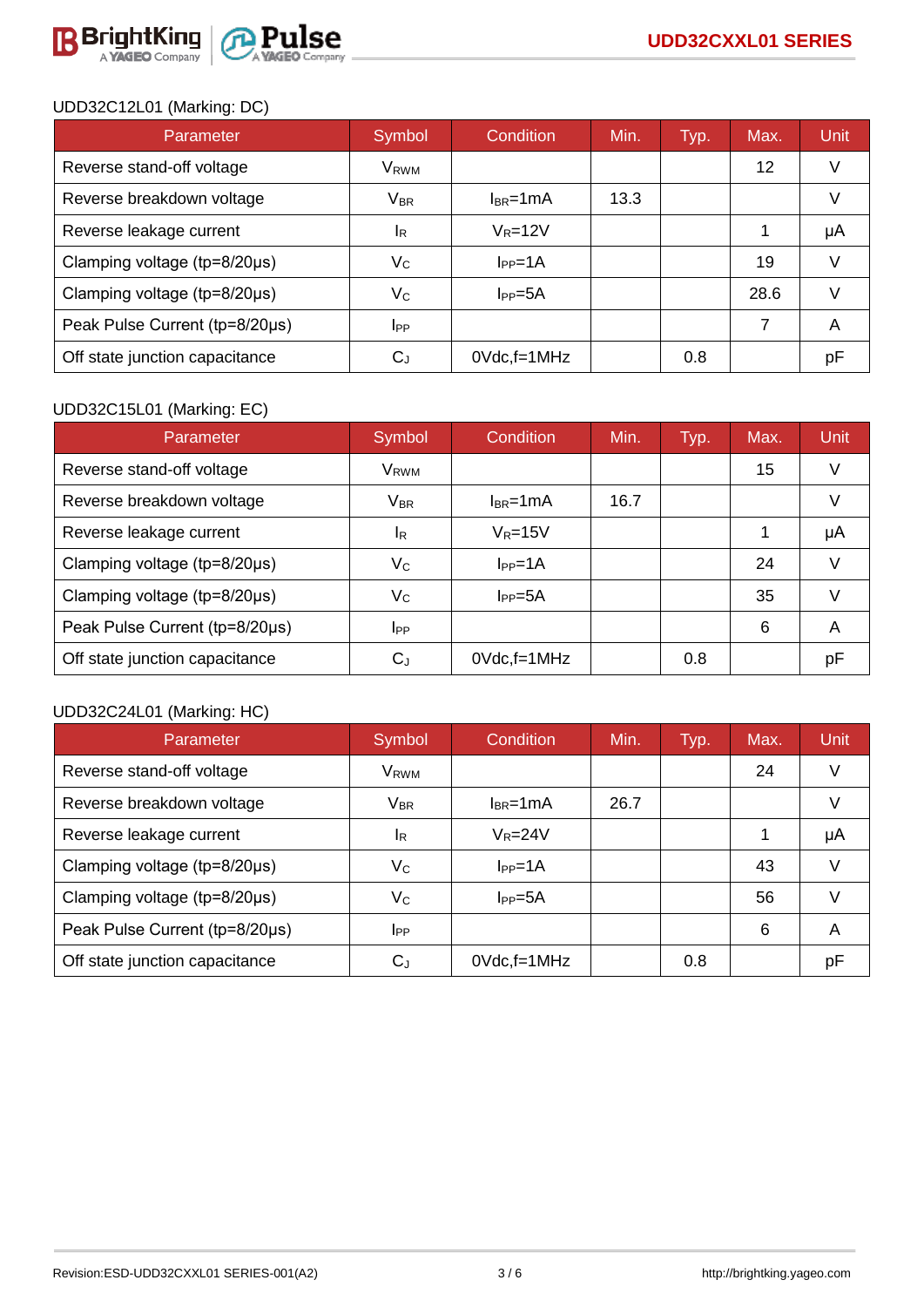

### UDD32C36L01 (Marking: KC)

| Parameter                      | Symbol                     | Condition          | Min. | Typ. | Max. | Unit |
|--------------------------------|----------------------------|--------------------|------|------|------|------|
| Reverse stand-off voltage      | V <sub>RWM</sub>           |                    |      |      | 36   |      |
| Reverse breakdown voltage      | $\mathsf{V}_{\mathsf{BR}}$ | $l_{BR}$ =1mA      | 40   |      |      |      |
| Reverse leakage current        | IR.                        | $V_R = 36V$        |      |      |      | μA   |
| Clamping voltage (tp=8/20µs)   | $\mathsf{V}_{\mathsf{C}}$  | $I_{PP} = 1A$      |      |      | 70   | V    |
| Clamping voltage (tp=8/20µs)   | Vc                         | $I_{PP} = 2A$      |      |      | 75   |      |
| Peak Pulse Current (tp=8/20µs) | <b>I</b> PP                |                    |      |      | 3    | A    |
| Off state junction capacitance | $\mathrm{C_{J}}$           | $0Vdc$ , f=1 $MHz$ |      | 0.8  |      | рF   |

# **Typical Characteristics Curves**







#### Figure 3. Non-Repetitive Peak Pulse vs Pulse Time Figure 4. ESD Clamping (8kV Contact IEC61000-4-2)

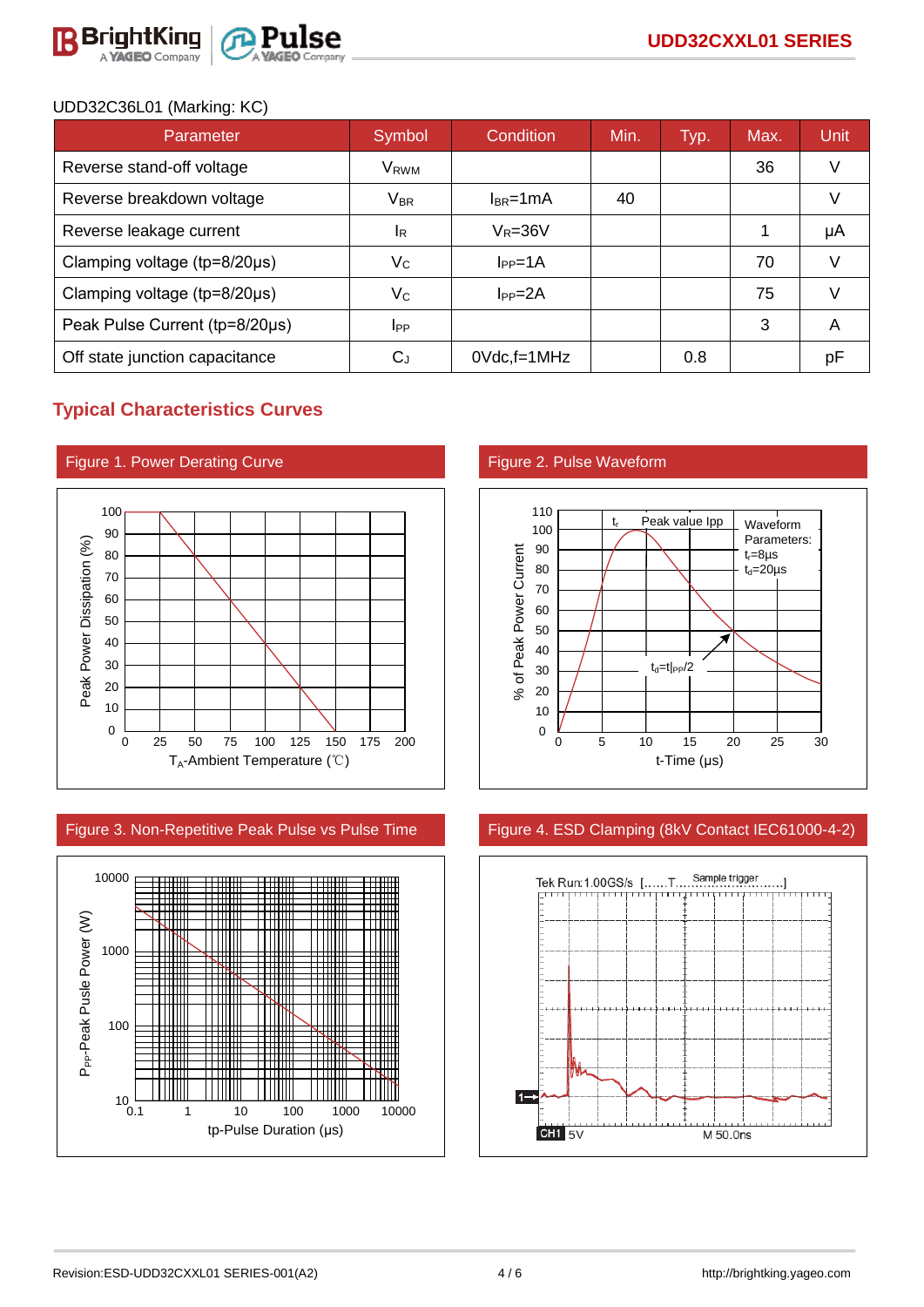

# **Recommended Soldering Conditions**